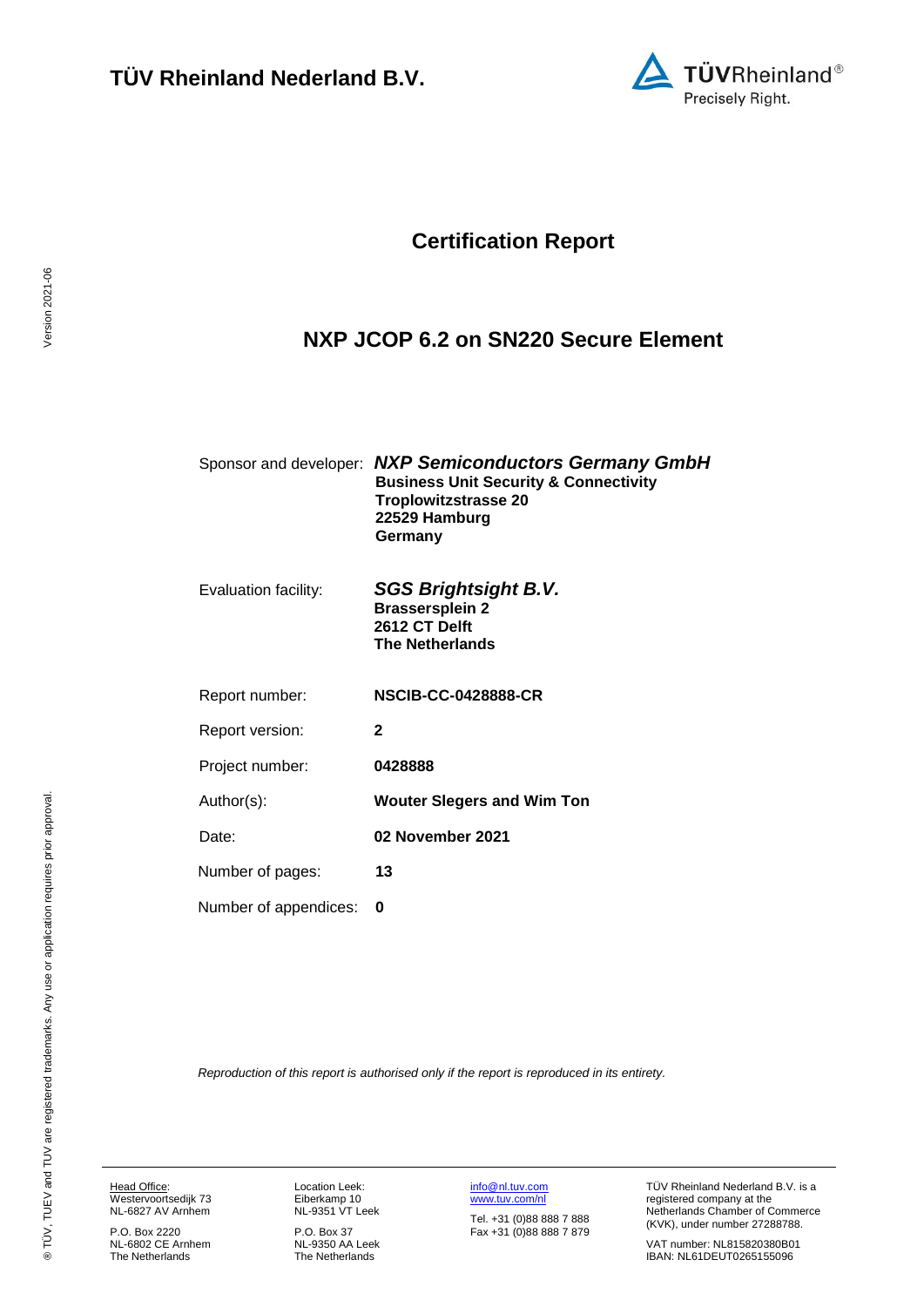

## **CONTENTS**

| <b>Foreword</b>                                                                                                                                          | 3                                                         |
|----------------------------------------------------------------------------------------------------------------------------------------------------------|-----------------------------------------------------------|
| <b>Recognition of the Certificate</b>                                                                                                                    | 4                                                         |
| International recognition<br>European recognition                                                                                                        | 4<br>$\overline{4}$                                       |
| 1 Executive Summary                                                                                                                                      | 5                                                         |
| <b>Certification Results</b><br>$\mathbf{2}$                                                                                                             | 6                                                         |
| Identification of Target of Evaluation<br>2.1<br>2.2<br><b>Security Policy</b><br>2.3<br>Assumptions and Clarification of Scope<br>2.3.1<br>Assumptions  | 6<br>$\,6$<br>$\overline{7}$<br>$\overline{7}$            |
| 2.3.2<br>Clarification of scope                                                                                                                          | $\overline{7}$                                            |
| Architectural Information<br>2.4<br>2.5<br>Documentation<br><b>IT Product Testing</b><br>2.6<br>2.6.1<br>Testing approach and depth                      | $\overline{7}$<br>8<br>$\overline{9}$<br>$\boldsymbol{9}$ |
| 2.6.2<br>Independent penetration testing                                                                                                                 | 9                                                         |
| 2.6.3<br>Test configuration                                                                                                                              | 10                                                        |
| 2.6.4<br><b>Test results</b>                                                                                                                             | 10                                                        |
| 2.7<br><b>Reused Evaluation Results</b><br>2.8<br><b>Evaluated Configuration</b><br><b>Evaluation Results</b><br>2.9<br>2.10<br>Comments/Recommendations | 10<br>10<br>10<br>10                                      |
| <b>Security Target</b><br>3                                                                                                                              | 12                                                        |
| <b>Definitions</b><br>4                                                                                                                                  | 12                                                        |
| 5<br><b>Bibliography</b>                                                                                                                                 | 13                                                        |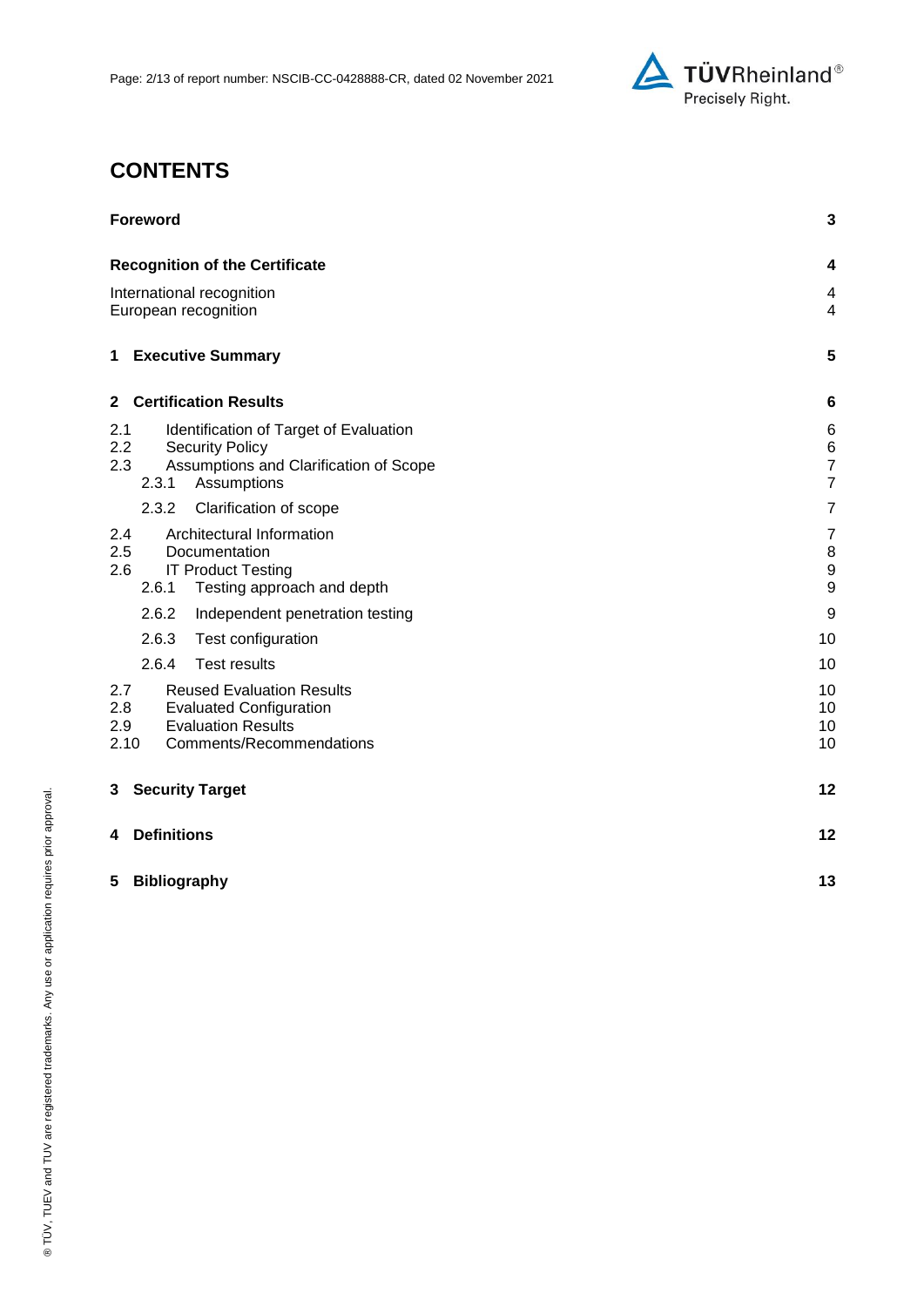

## **Foreword**

The Netherlands Scheme for Certification in the Area of IT Security (NSCIB) provides a third-party evaluation and certification service for determining the trustworthiness of Information Technology (IT) security products. Under this NSCIB, TÜV Rheinland Nederland B.V. has the task of issuing certificates for IT security products, as well as for protection profiles and sites.

Part of the procedure is the technical examination (evaluation) of the product, protection profile or site according to the Common Criteria assessment guidelines published by the NSCIB. Evaluations are performed by an IT Security Evaluation Facility (ITSEF) under the oversight of the NSCIB Certification Body, which is operated by TÜV Rheinland Nederland B.V. in cooperation with the Ministry of the Interior and Kingdom Relations.

An ITSEF in the Netherlands is a commercial facility that has been licensed by TÜV Rheinland Nederland B.V. to perform Common Criteria evaluations; a significant requirement for such a licence is accreditation to the requirements of ISO Standard 17025 "General requirements for the accreditation of calibration and testing laboratories".

By awarding a Common Criteria certificate, TÜV Rheinland Nederland B.V. asserts that the product or site complies with the security requirements specified in the associated (site) security target, or that the protection profile (PP) complies with the requirements for PP evaluation specified in the Common Criteria for Information Security Evaluation. A (site) security target is a requirements specification document that defines the scope of the evaluation activities.

The consumer should review the (site) security target or protection profile, in addition to this certification report, to gain an understanding of any assumptions made during the evaluation, the IT product's intended environment, its security requirements, and the level of confidence (i.e., the evaluation assurance level) that the product or site satisfies the security requirements stated in the (site) security target.

Reproduction of this report is authorised only if the report is reproduced in its entirety.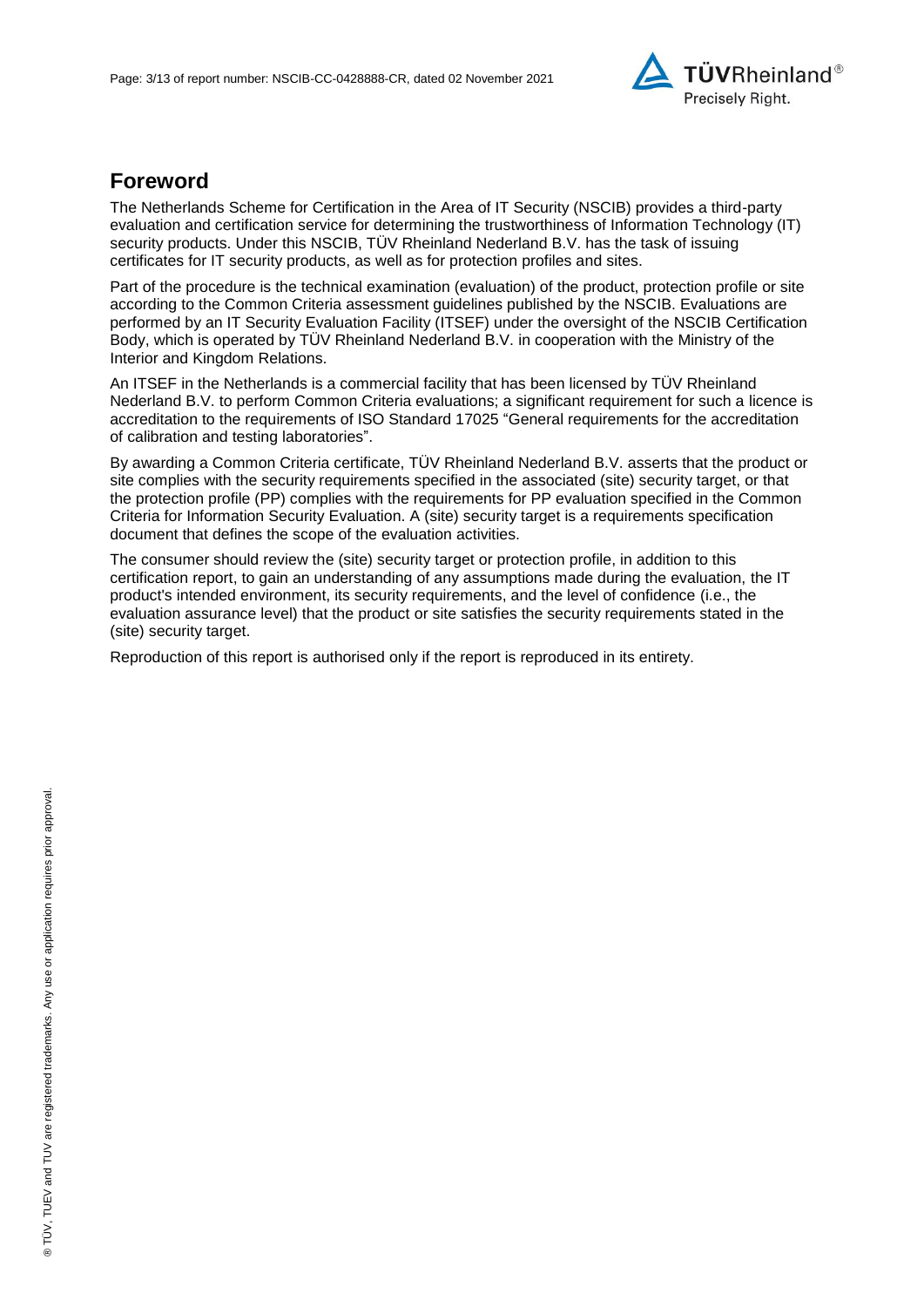

## **Recognition of the Certificate**

The presence of the Common Criteria Recognition Arrangement (CCRA) and the SOG-IS logos on the certificate indicates that this certificate is issued in accordance with the provisions of the CCRA and the SOG-IS Mutual Recognition Agreement (SOG-IS MRA) and will be recognised by the participating nations.

### **International recognition**

The CCRA was signed by the Netherlands in May 2000 and provides mutual recognition of certificates based on the Common Criteria (CC). Since September 2014 the CCRA has been updated to provide mutual recognition of certificates based on cPPs (exact use) or STs with evaluation assurance components up to and including EAL2+ALC\_FLR.

For details of the current list of signatory nations and approved certification schemes, see [http://www.commoncriteriaportal.org.](http://www.commoncriteriaportal.org/)

### **European recognition**

The SOG-IS MRA Version 3, effective since April 2010, provides mutual recognition in Europe of Common Criteria and ITSEC certificates at a basic evaluation level for all products. A higher recognition level for evaluation levels beyond EAL4 (respectively E3-basic) is provided for products related to specific technical domains. This agreement was signed initially by Finland, France, Germany, The Netherlands, Norway, Spain, Sweden and the United Kingdom. Italy joined the SOG-IS MRA in December 2010.

For details of the current list of signatory nations, approved certification schemes and the list of technical domains for which the higher recognition applies, see [https://www.sogis.eu.](https://www.sogis.eu/)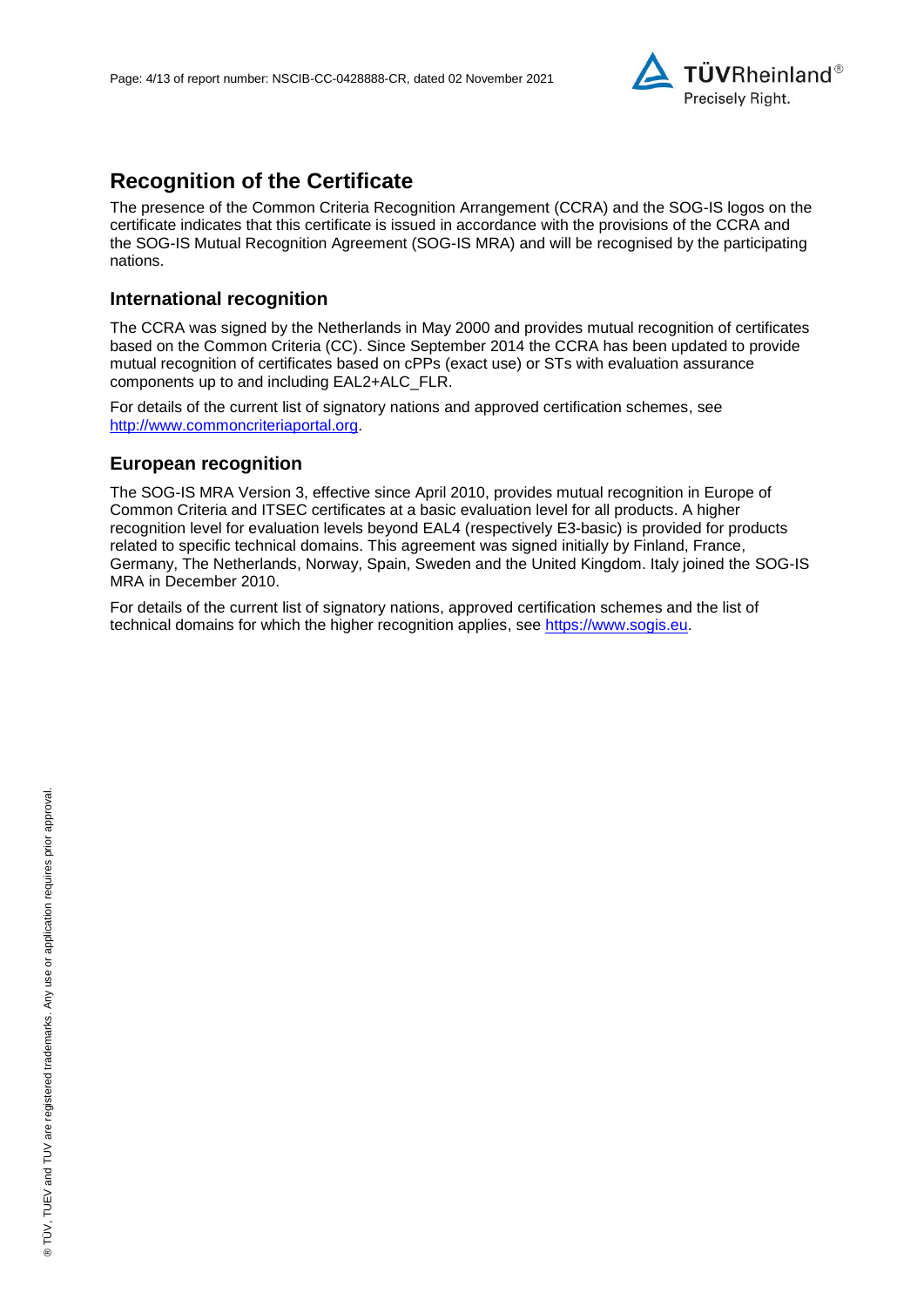<span id="page-4-2"></span>

## **1 Executive Summary**

This Certification Report states the outcome of the Common Criteria security evaluation of the [NXP](#page-0-3)  [JCOP 6.2 on SN220 Secure Element.](#page-0-3) The developer of the [NXP JCOP 6.2 on SN220 Secure Element](#page-0-3) is [NXP Semiconductors Germany GmbH](#page-0-4) located in Hamburg, Germany and they also act as the sponsor of the evaluation and certification. A Certification Report is intended to assist prospective consumers when judging the suitability of the IT security properties of the product for their particular requirements.

The TOE is a Java Card with GP functionality, extended with eUICC and CSP functionality. It can be used to load, install, instantiate and execute off-card verified Java Card applets. The eUICC part is a UICC embedded in a consumer device and may be in a removable form factor or otherwise. It connects to a given mobile network, by means of its currently enabled MNO profile. The CSP part offers Cryptographic Service Provider functionality.

The TOE has been evaluated by SGS Brightsight B.V. located in Delft, The Netherlands. The evaluation was completed on 1 November 2021 with the approval of the ETR. The certification procedure has been conducted in accordance with the provisions of the Netherlands Scheme for Certification in the Area of IT Security *[NSCIB]*.

The scope of the evaluation is defined by the security target *[ST]*, which identifies assumptions made during the evaluation, the intended environment for the [NXP JCOP 6.2 on SN220 Secure Element,](#page-0-3) the security requirements, and the level of confidence (evaluation assurance level) at which the product is intended to satisfy the security requirements. Consumers of the [NXP JCOP 6.2 on SN220 Secure](#page-0-3)  [Element](#page-0-3) are advised to verify that their own environment is consistent with the security target, and to give due consideration to the comments, observations and recommendations in this certification report.

<span id="page-4-0"></span>The results documented in the evaluation technical report *[ETR]* <sup>1</sup> for this product provide sufficient evidence that the TOE meets the EAL5 augmented (EA[L5+](#page-4-0)) assurance requirements for the evaluated security functionality. This assurance level is augmented with AVA\_VAN.5 "Advanced methodical vulnerability analysis", ALC\_DVS.2 "Sufficiency of security measures", ASE\_TSS.2 "TOE summary specification with architectural design summary", and ALC\_FLR.1 "Basic flaw remediation".

<span id="page-4-1"></span>The evaluation was conducted using the Common Methodology for Information Technology Security Evaluation, Version 3.1 Revision 5 *[CEM]* for conformance to the Common Criteria for Information Technology Security Evaluation, Version 3.1 Revision [5](#page-4-1) *[CC]* (Parts I, II and III).

TÜV Rheinland Nederland B.V., as the NSCIB Certification Body, declares that the evaluation meets all the conditions for international recognition of Common Criteria Certificates and that the product will be listed on the NSCIB Certified Products list. Note that the certification results apply only to the specific version of the product as evaluated.

l

<sup>1</sup> The Evaluation Technical Report contains information proprietary to the developer and/or the evaluator, and is not available for public review.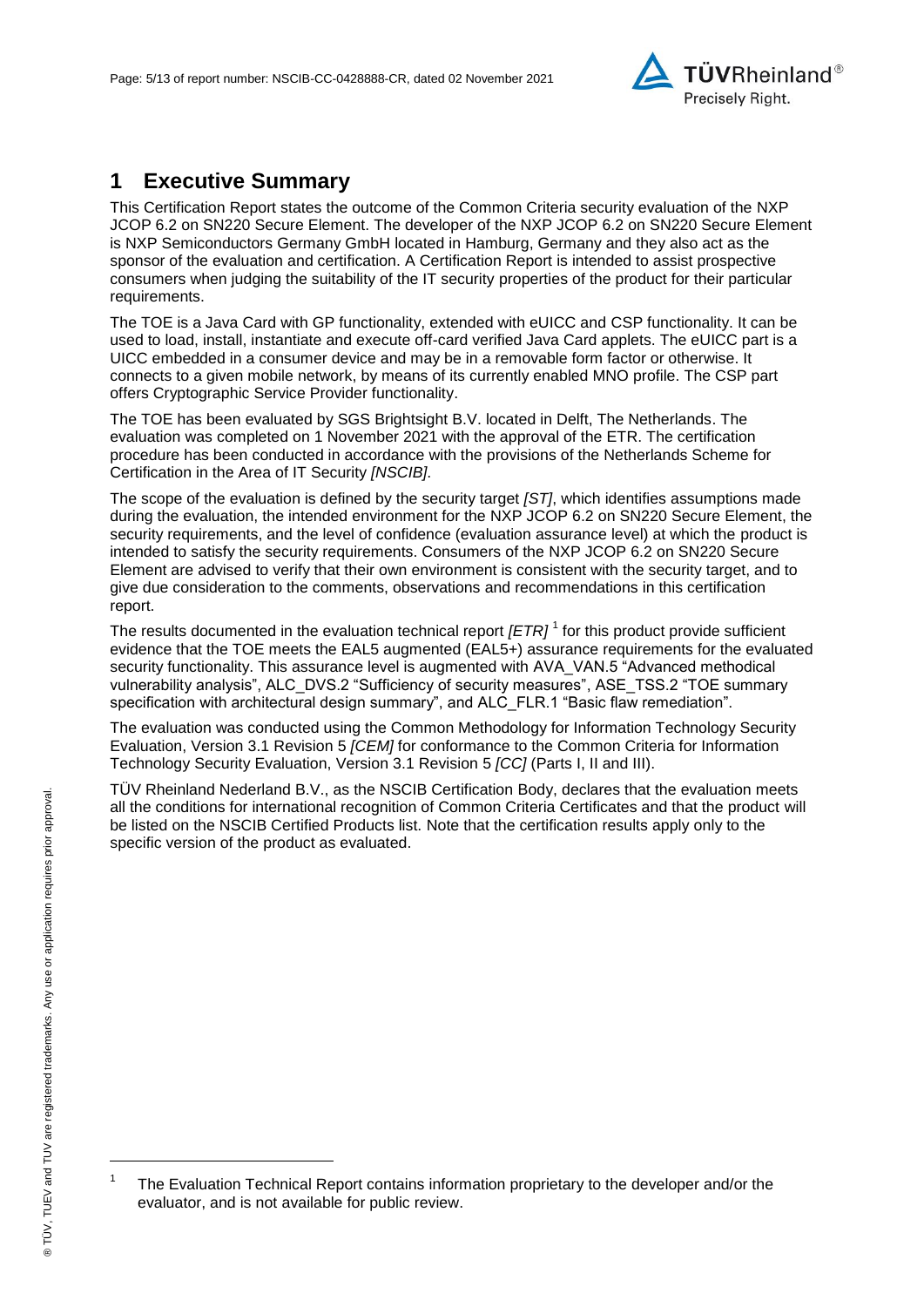

## **2 Certification Results**

## *2.1 Identification of Target of Evaluation*

The Target of Evaluation (TOE) for this evaluation is the [NXP JCOP 6.2 on SN220 Secure Element](#page-0-3) from [NXP Semiconductors Germany GmbH](#page-0-4) located in [Hamburg, Germany.](#page-4-2)

The TOE is comprised of the following main components:

|                                     | <b>Name</b>                                                                                | <b>Version</b>      |  |
|-------------------------------------|--------------------------------------------------------------------------------------------|---------------------|--|
| Hardware<br>(platform)              | IC Hardware                                                                                | <b>B0.1</b>         |  |
| Data<br>Configuration<br>(platform) | <b>Factory Page</b>                                                                        | 21043               |  |
|                                     | System Page Common                                                                         | 21031               |  |
|                                     | BootOS Patch                                                                               | 9.0.3 PL1 v1        |  |
| Software<br>(platform)              | Factory OS                                                                                 | 9.0.4               |  |
|                                     | Boot OS                                                                                    | 9.0.3               |  |
|                                     | Flash Driver Software:                                                                     | 9.0.2               |  |
|                                     | Services Software                                                                          | 9.17.4              |  |
|                                     | Crypto Library                                                                             | 2.2.0               |  |
| Software                            | JCOP 6.2 on SN220.C13 R1.01.1 with plugin version 1.6.016                                  |                     |  |
|                                     | JCOP6.2 OS, native applications, OS Update Component, eUICC<br>component and CSP component | R <sub>1.01.1</sub> |  |
|                                     | eUICC plug-in                                                                              | 1.6.016             |  |

To ensure secure usage a set of guidance documents is provided, together with the [NXP JCOP 6.2 on](#page-0-3)  [SN220 Secure Element.](#page-0-3) For details, see section [2.5](#page-7-0) ["Documentation"](#page-7-0) of this report.

For a detailed and precise description of the TOE lifecycle, see the *[ST]*, Chapter 1.3.3.

## *2.2 Security Policy*

The TOE is a composite product on top of CC certified Hardware, Firmware and Crypto Library. The overall product consists of a Secure Micro-Controller and a software stack. The Micro-Controller provides an Integrated NFC controller and an embedded Secure Element core. The software stack creates 2 separate domains to provide a converged product consisting of a familiar Java Card Secure Element domain and an eUICC domain providing UICC functionality and external ISO-7816 connectivity.

The TOE has the following features:

- Cryptographic algorithms and functionality:
	- o 3DES for en-/decryption (CBC and ECB) and MAC generation and verification (2-key 3DES, 3-key 3DES, Retail-MAC, CMAC and CBC-MAC).
	- o AES (Advanced Encryption Standard) for en-/decryption (GCM, CBC and ECB) and MAC generation and verification (CMAC, CBC-MAC).
	- $\circ$  RSA and RSA CRT for en-/decryption and signature generation and verification.
	- o RSA and RSA CRT key generation.
	- o SHA-1, SHA-224, SHA-256, SHA-384, SHA-512 hash algorithm.
	- o Secure SHA-1, Secure SHA-224, Secure SHA-256, Secure SHA-384, Secure SHA-512 hash algorithm.
	- o HMAC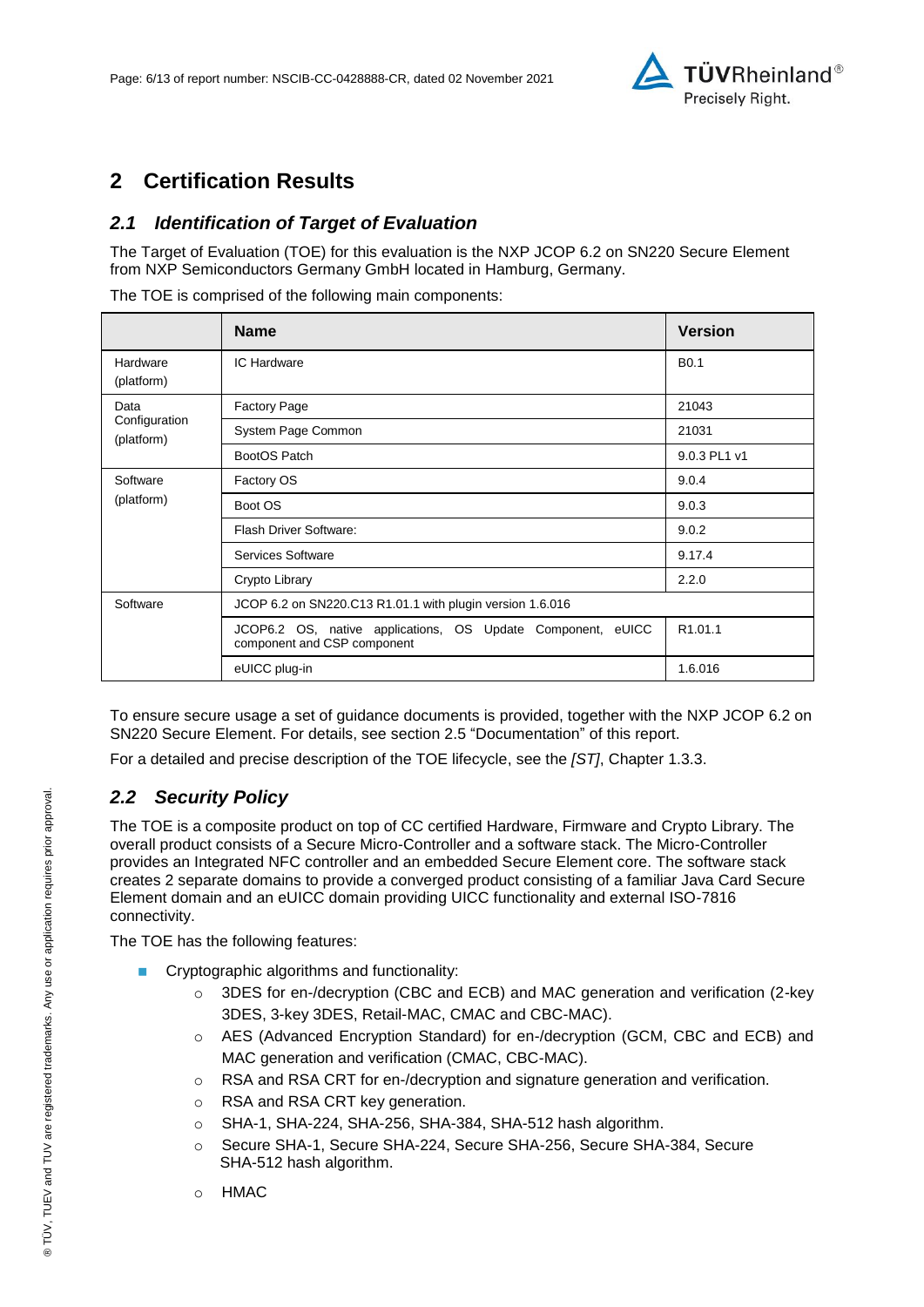

- o ECC over GF(p) for signature generation and verification (ECDSA).
- o ECC over GF(p) key generation for key agreement.
- o Random number generation according to class DRG.3 of AIS 20
- **Java Card 3.0.5 functionality**
- GlobalPlatform 2.3 functionality including Amendments A,B,C,D,E,F,H and I and is compliant with the Common Implementation Configuration
- GSMA 'Remote SIM Provisioning Architecture for consumer Devices' version 2.2.1 [29] and v2.2.2 [30]
- 5G features as per SIM Alliance 2.3 no security functionality is claimed
- **5th Logical Channel**
- Cryptographic Service Provider (CSP) features
- **NXP Proprietary Functionality** 
	- $\circ$  MiFare functionality accessible via Applets using the MiFare API no security functionality is claimed
	- $\circ$  OSCCA (Chinese Crypto) functionality accessible via Applets using the OSSCA API No security functionality is claimed
	- $\circ$  FeliCa functionality accessible via Applets using the FeliCa API no security functionality is claimed for this functionality.
	- o Config Applet: JCOP6.2 OS includes a Config Applet that can be used for configuration of the TOE.
	- o OS Update Component: Proprietary functionality that can update JCOP6.2 OS or **UpdaterOS**
	- o UAI update component: Proprietary functionality that is can update JCOP6.2 OS- no security functionality is claimed
	- o Restricted Mode: In Restricted Mode only very limited functionality of the TOE is available such as, e.g.: reading logging information or resetting the Attack Counter.
	- o Error Detection Code (EDC) API

## *2.3 Assumptions and Clarification of Scope*

#### **2.3.1 Assumptions**

The assumptions defined in the Security Target are not covered by the TOE itself. These aspects lead to specific Security Objectives to be fulfilled by the TOE-Environment. For detailed information on the security objectives that must be fulfilled by the TOE environment, see section 5.2 of the *[ST]*.

### **2.3.2 Clarification of scope**

The evaluation did not reveal any threats to the TOE that are not countered by the evaluated security functions of the product.

Note that proprietary applications have been included in the TOE, but as there are no security claims on these functionalities, this application functionality has not been assessed, only the self-protection of the TSF.

## *2.4 Architectural Information*

The TOE consists of a certified Hardware IC, with Micro-controller Firmware (Boot OS, Factory OS and Flash driver software) and certified security software library consisting of a crypto library and services software. All the parts are depicting in the figure below with the shaded box marked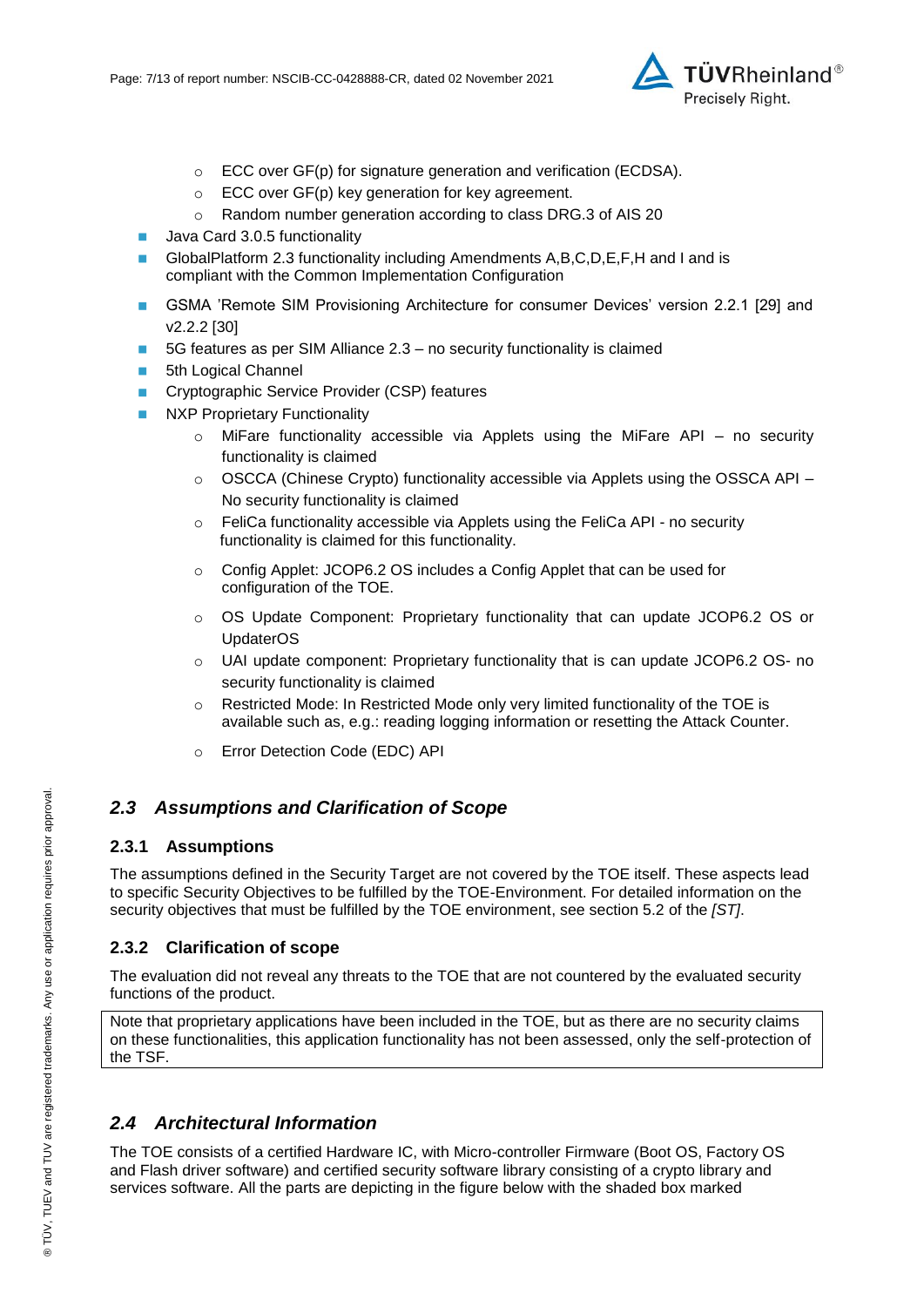





The Software stack consists of the JCOP Core parts marked in the salmon coloured blocks implementing the Native OS, Global Platform functionality and the Java Card 3.0.5 functionality. The TOE also implements a Cryptographic Service Provider marked with orange coloured block. It also implements a number of NXP proprietary features like the JCOP extension APIs for MiFare, FeliCa, Updater OS and Config applet (note there are no security claims relating to MiFare and FeliCa).

Furthermore the TOE implements GSMA 'Remote SIM Provisioning Architecture for consumer Devices', referred to as eUICC. The JCOP OS supports the eUICC APIs and uses the Broker API to forward to the eSIM/SIM/UICC/ISIM commands to the eUICC Plugin Library.

The TOE supports two domains, the eSE for the Java Card Secure Element domain and an eUICC domain providing UICC functionality in accordance with the GSMA Specification.

## <span id="page-7-0"></span>*2.5 Documentation*

The following documentation is provided with the product by the developer to the customer:

| Reference     | <b>Name</b>                                                                          | <b>Version</b> | Date       |
|---------------|--------------------------------------------------------------------------------------|----------------|------------|
| [AGD_UGM]     | R1.01.1. User<br>Guidance<br>Manual.<br><b>JCOP</b><br>6.2<br>User<br>documentation  | Rev. 1.6       | 2021-09-28 |
| [AGD UGMSEMS] | JCOP 6.2 R1.01.1, AMD I SEMS Application User Manual<br>Addendum, User documentation | <b>Rev 1.0</b> | 2021-06-16 |
| [AGD_CSP]     | JCOP 6.2 R1.01.1, CSP User Manual Addendum                                           | Rev. 1.0       | 2021-06-16 |
| [AGD_eUICC]   | JCOP 6.2 R1.01.1, eUICC Profile Package Interpreter Guide,<br>Addendum               | Rev. 1.1       | 2021-07-30 |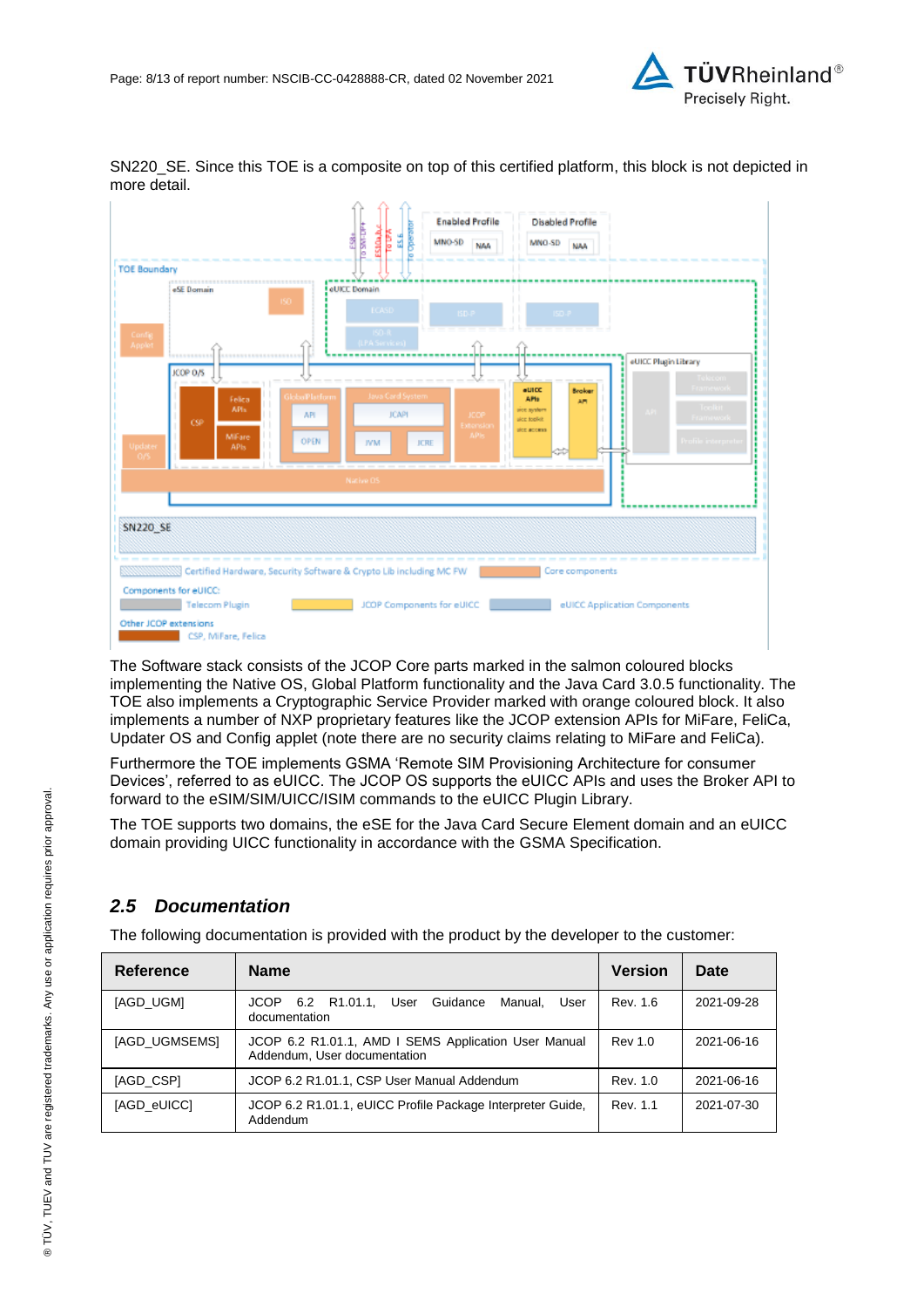

## *2.6 IT Product Testing*

Testing (depth, coverage, functional tests, independent testing): The evaluators examined the developer's testing activities documentation and verified that the developer has met their testing responsibilities.

### **2.6.1 Testing approach and depth**

The developer performed extensive testing on functional specification, subsystem and module level. All parameter choices were addressed at least once. All boundary cases identified were tested explicitly, and additionally the near-boundary conditions were covered probabilistically. The testing was largely automated using industry standard and proprietary test suites. Test scripts were used extensively to verify that the functions return the expected values.

The TOE is tested both in its physical implementation and using simulator and emulator platforms in order to cover all relevant aspects. During testing, the TOE is identified by its SVN number.

Code coverage analysis is used by NXP to verify overall test completeness. Test benches for the various TOE parts are executed using code coverage measurement and analysis tools to determine the code coverate (i.e. lines, branches and/or instructions, depending on tool) of each test bench. Cases with incomplete coverage are analysed. For each tool, the developer has investigated and documented inherent limitations that can lead to coverage being reported as less than 100%. In such cases the developer provided a "gap" analysis with rationales (e.g. attack counter not hit due to redundancy checks).

The underlying hardware and crypto-library test results are extendable to composite evaluations, because the underlying platform is operated according to its guidance and the composite evaluation requirements are met.

The developer tests witnessed by the evaluators were selected to cover various aspects of the TOE, as well as areas where the code coverage approach has limitations. The tests were executed in the test environment of the developer. The evaluator tested on the TOE version to be certified but also on intermediate versions and re-used test results of earlier versions of the TOE. The evaluator provided an analysis to demonstrate that the tests performed on earlier and intermediate versions also hold on this TOE.

### **2.6.2 Independent penetration testing**

The methodical analysis performed was conducted along the following steps:

- $\Box$  When evaluating the evidence in the classes ASE, ADV and AGD the evaluator considers whether potential vulnerabilities can already be identified due to the TOE type and/or specified behaviour in such an early stage of the evaluation.
- □ For ADV\_IMP a thorough implementation representation review is performed on the TOE. During this attack oriented analysis the protection of the TOE is analysed using the knowledge gained from all previous evaluation classes. This results in the identification of (additional) potential vulnerabilities. For this analysis will be performed according to the attack methods in *[JIL-AM]*. An important source for assurance in this step is the technical report *[ETRfC\_HW]* of the underlying platform.
- $\Box$  All potential vulnerabilities are analysed using the knowledge gained from all evaluation classes and information from the public domain. A judgment was made on how to assure that these potential vulnerabilities are not exploitable. The potential vulnerabilities are addressed by penetration testing, a guidance update or in other ways that are deemed appropriate

The total test effort expended by the evaluators was 25 weeks. During that test campaign, 36% of the total time was spent on Perturbation attacks, 22% on side-channel testing, and 41% on logical tests.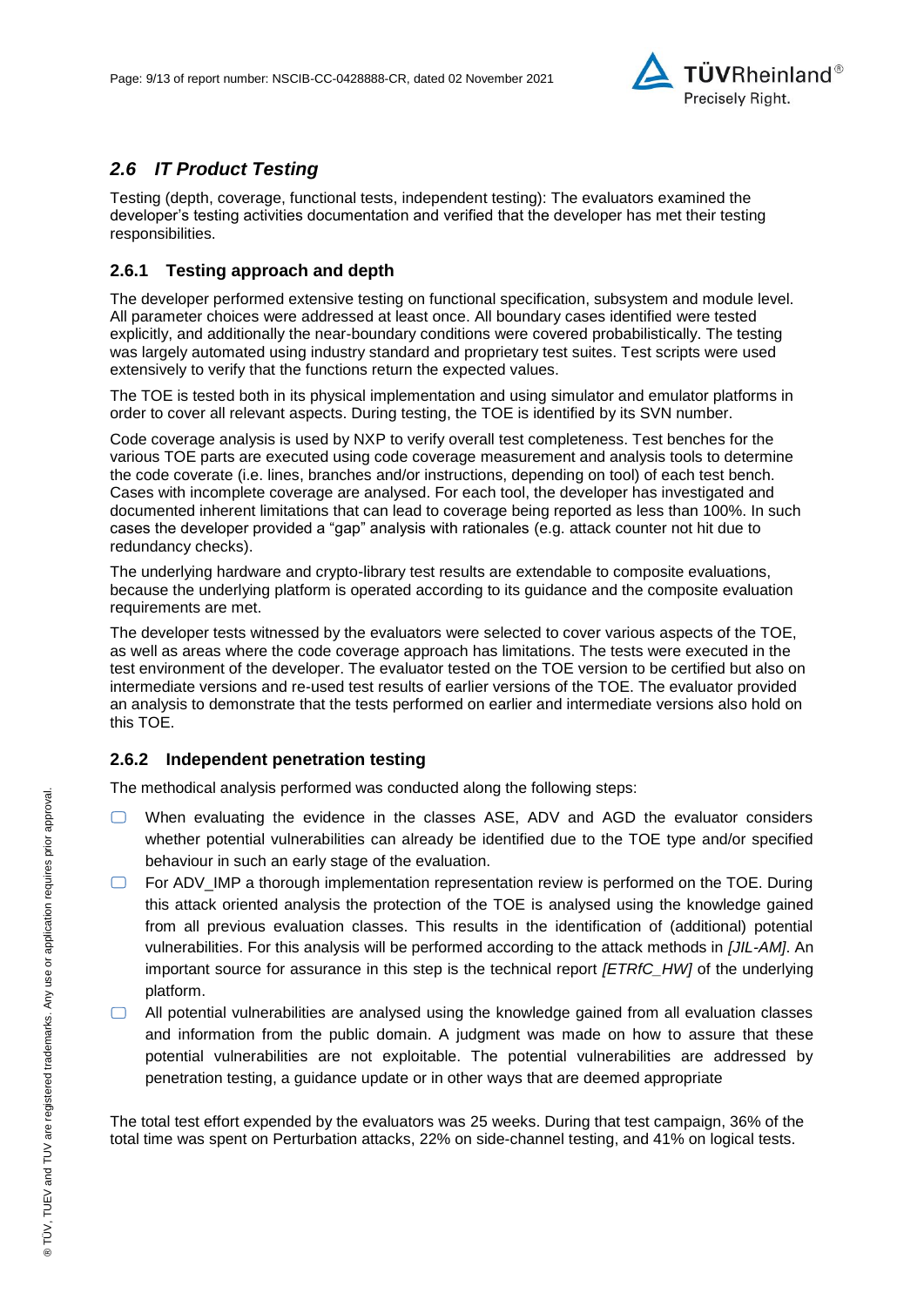

### **2.6.3 Test configuration**

The configuration of the sample used for independent evaluator testing and penetration testing was the same as described in the *[ST]*.

#### **2.6.4 Test results**

The testing activities, including configurations, procedures, test cases, expected results and observed results are summarised in the *[ETR]*, with references to the documents containing the full details.

The developer's tests and the independent functional tests produced the expected results, giving assurance that the TOE behaves as specified in its *[ST]* and functional specification.

No exploitable vulnerabilities were found with the independent penetration tests.

The algorithmic security level of cryptographic functionality has not been rated in this certification process, but the current consensus on the algorithmic security level in the open domain, i.e., from the current best cryptanalytic attacks published, has been taken into account.

Not all key sizes specified in the *[ST]* have sufficient cryptographic strength for satisfying the AVA\_VAN.5 "high attack potential". The TOE supports a wider range of key sizes (see *[ST]*), including those with sufficient algorithmic security level to exceed 100 bits as required for high attack potential (AVA\_VAN.5).

These activities revealed that for some cryptographic functionality the security level could be reduced from an algorithmic security level above 100 bits to a practical remaining security level lower than 100 bits. The remaining security level still exceeds 80 bits, so this is considered sufficient. Therefore, no exploitable vulnerabilities were found with the independent penetration tests.

For composite evaluations, please consult the *[ETRfC]* for details.

### *2.7 Reused Evaluation Results*

There has been extensive reuse of the ALC aspects for the sites involved in the development and production of the TOE, by use of 6 Site Technical Audit Reuse reports.

No sites have been visited as part of this evaluation

### *2.8 Evaluated Configuration*

The TOE is defined uniquely by its name and version number [NXP JCOP 6.2 on SN220 Secure](#page-0-3)  [Element.](#page-0-3)

### *2.9 Evaluation Results*

The evaluation lab documented their evaluation results in the *[ETR]*, which references an ASE Intermediate Report and other evaluator documents. To support composite evaluations according to *[COMP]* a derived document *[ETRfC]* was provided and approved. This document provides details of the TOE evaluation that must be considered when this TOE is used as platform in a composite evaluation.

The verdict of each claimed assurance requirement is "**Pass**".

Based on the above evaluation results the evaluation lab concluded the [NXP JCOP 6.2 on SN220](#page-0-3)  [Secure Element,](#page-0-3) to be **CC Part 2 extended, CC Part 3 conformant**, and to meet the requirements of **EAL [5](#page-4-0) augmented with AVA\_VAN.5, ALC\_DVS.2, ASE\_TSS.2 and ALC\_FLR.1**. This implies that the product satisfies the security requirements specified in Security Target *[ST]*.

The Security Target claims 'strict' conformance to the Protection Profiles *[PP-0099], [PP-0100] and [PP-0104]*.

### *2.10 Comments/Recommendations*

The user guidance as outlined in section [2.5](#page-7-0) ["Documentation"](#page-7-0) contains necessary information about the usage of the TOE. Certain aspects of the TOE's security functionality, in particular the countermeasures against attacks, depend on accurate conformance to the user guidance of both the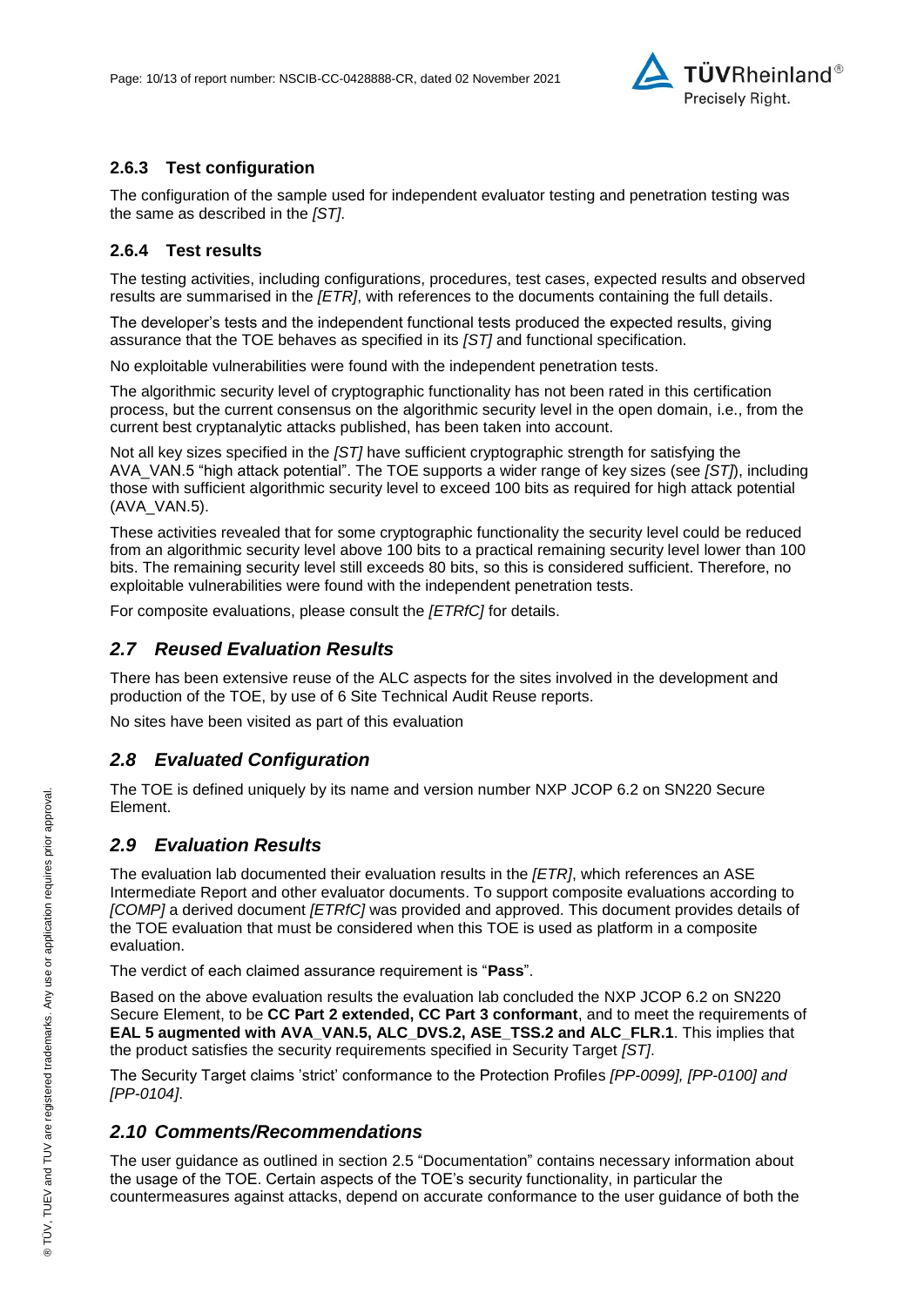

software and the hardware part of the TOE. There are no particular obligations or recommendations for the user apart from following the user guidance. Please note that the documents contain relevant details concerning the resistance against certain attacks.

In addition, all aspects of assumptions, threats and policies as outlined in the Security Target not covered by the TOE itself must be fulfilled by the operational environment of the TOE.

The customer or user of the product shall consider the results of the certification within his system risk management process. For the evolution of attack methods and techniques to be covered, the customer should define the period of time until a re-assessment for the TOE is required and thus requested from the sponsor of the certificate.

The strength of the cryptographic algorithms and protocols was not rated in the course of this evaluation. This specifically applies to the following proprietary or non-standard algorithms, protocols and implementations: none (of the SFR claimed crypto algorithms).

Not all key sizes specified in the *[ST]* have sufficient cryptographic strength to satisfy the AVA\_VAN.5 "high attack potential". To be protected against attackers with a "high attack potential", appropriate cryptographic algorithms with sufficiently large cryptographic key sizes shall be used (references can be found in national and international documents and standards).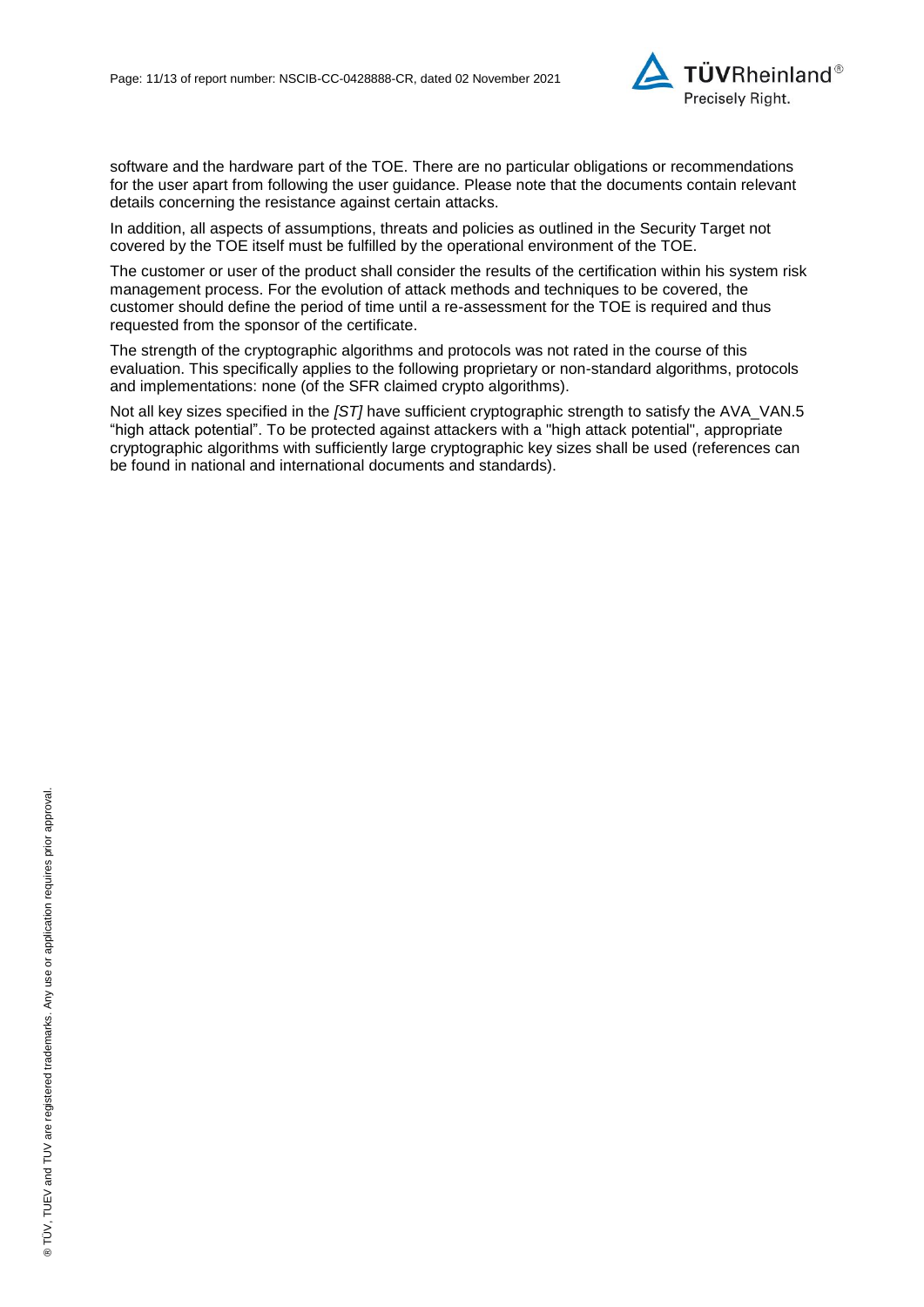

## **3 Security Target**

The [NXP JCOP 6.2 on SN220 Secure Element, Security Target, Rev. 1.0 —](#page-12-0) 28 September 2021 *[ST]* is included here by reference.

Please note that, to satisfy the need for publication, a public version *[ST-lite]* has been created and verified according to *[ST-SAN]*.

## **4 Definitions**

This list of acronyms and definitions contains elements that are not already defined by the CC or CEM:

| AES          | <b>Advanced Encryption Standard</b>                             |
|--------------|-----------------------------------------------------------------|
| <b>CBC</b>   | Cipher Block Chaining (a block cipher mode of operation)        |
| CBC-MAC      | Cipher Block Chaining Message Authentication Code               |
| <b>CRT</b>   | <b>Chinese Remainder Theorem</b>                                |
| <b>CSP</b>   | Cryptographic Service Provider                                  |
| <b>DES</b>   | Data Encryption Standard                                        |
| <b>DFA</b>   | <b>Differential Fault Analysis</b>                              |
| <b>ECB</b>   | Electronic Code Book (a block-cipher mode of operation)         |
| ECC          | <b>Elliptic Curve Cryptography</b>                              |
| <b>ECDSA</b> | Elliptic Curve Digital Signature Algorithm                      |
| <b>EMA</b>   | <b>Electromagnetic Analysis</b>                                 |
| eUICC        | <b>Embedded Universal Integrated Circuit Card</b>               |
| IC           | <b>Integrated Circuit</b>                                       |
| ΙT           | Information Technology                                          |
| <b>ITSEF</b> | <b>IT Security Evaluation Facility</b>                          |
| JIL          | Joint Interpretation Library                                    |
| <b>MAC</b>   | Message Authentication Code                                     |
| <b>MNO</b>   | Mobile Network Operator                                         |
| <b>NSCIB</b> | Netherlands Scheme for Certification in the area of IT security |
| PP           | <b>Protection Profile</b>                                       |
| <b>RSA</b>   | Rivest-Shamir-Adleman Algorithm                                 |
| <b>SHA</b>   | Secure Hash Algorithm                                           |
| <b>SM</b>    | Secure Messaging                                                |
| SPA/DPA      | Simple/Differential Power Analysis                              |
| <b>TOE</b>   | <b>Target of Evaluation</b>                                     |